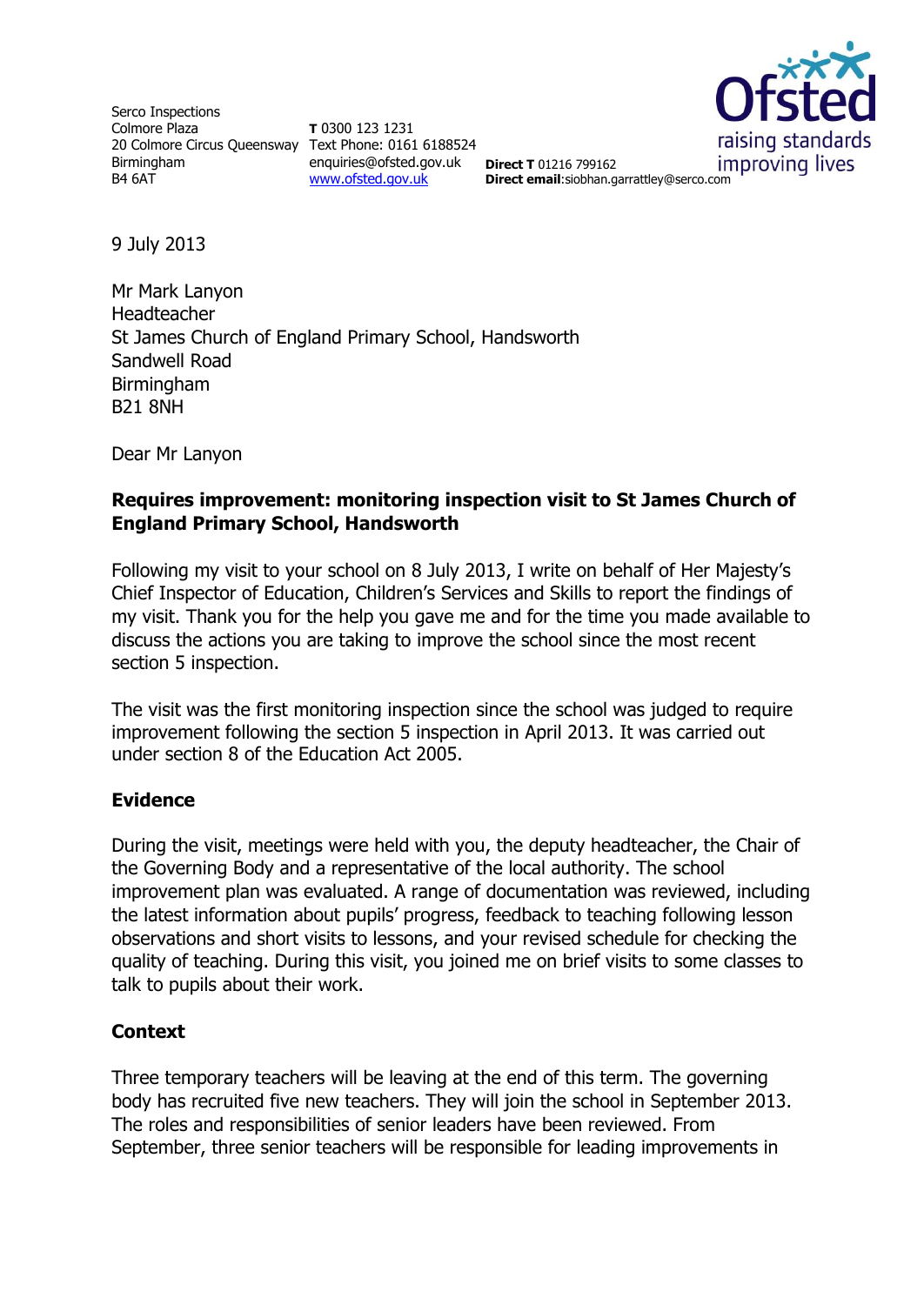

Key Stages 1 and 2. Each teacher will also be responsible for supporting teachers within these key stages.

# **Main findings**

You are taking appropriate action to address the areas for improvement identified in the recent inspection. Swift action has been taken to improve the teaching of phonics (the sounds that letters make). Pupils explained that they are learning new sounds and making improvements with their reading. They stated that teachers explain activities clearly, help them when they are 'stuck', and use word games to make these lessons fun. As a consequence, younger pupils in the school are becoming more confident at using their understanding of phonics to read unfamiliar words.

Your observations of teaching confirm that the quality of teaching is steadily improving across the school. Teachers are getting better at planning activities which are matched to the needs of pupils of different abilities. In mathematics for instance, more-able pupils are increasingly asked to use their knowledge of number to solve more complex problems, as seen during brief visits to lessons. The pupils I spoke with confirmed that their activities are more interesting and that they are encouraged to find out things for themselves. Very occasionally, pupils who need extra help are not provided with the right resources. For example, in one lesson we visited, pupils were not able to read the information provided by the teacher because it is too difficult. In a few lessons, we found that pupils did not have enough time to work in groups or independently because the teachers took too long to explain activities.

Appropriate support from a number of local schools has enabled you and the other senior leaders to strengthen the systems for checking the quality of pupils' learning and the quality of teaching. You, together with other senior leaders have identified the pupils that are not making sufficient progress and are taking appropriate action to help these pupils make faster progress. When observing teachers, you are placing a greater emphasis on the progress of different groups of pupils. You are providing teachers with some helpful guidance and the actions teachers need to take to help improve their practice. You recognise that all senior leaders need to check carefully that teachers consistently implement the actions that have been identified.

The members of the governing body continue to meet regularly and ask appropriate questions about the progress of pupils and the quality of teaching. In order to keep up-to-date with the actions that you and senior leaders are taking, members of the 'standards and improvement' committee have quite rightly allocated an extra monthly meeting. At this meeting they will discuss and review the school improvement plan. Although you provide governors with detailed information about pupils' progress, it is not always concisely presented. This makes it difficult for them to verify the impact you and other senior leaders are having on the progress of